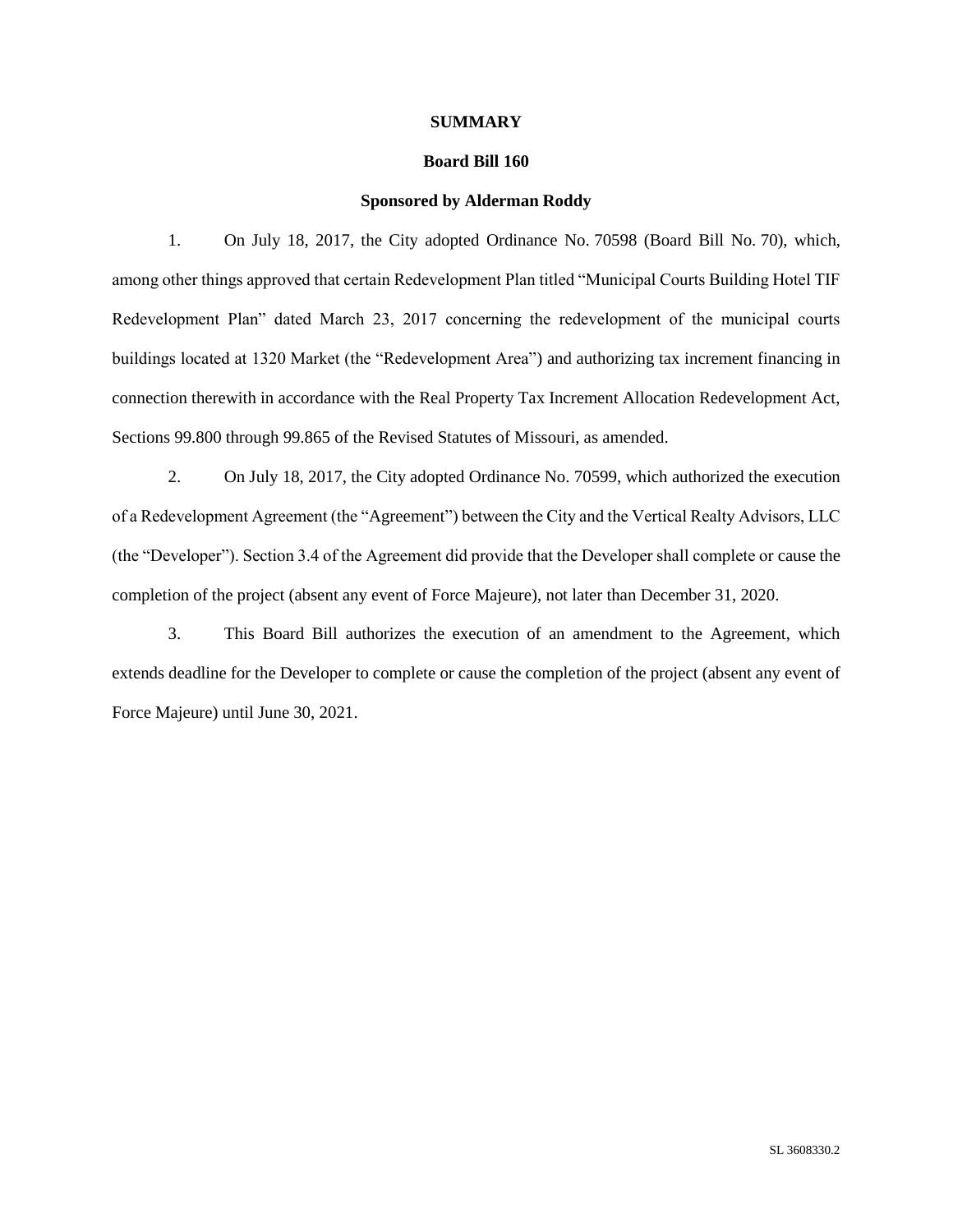#### **BOARD BILL NUMBER 160 INTRODUCED BY ALDERMAN RODDY**

 An Ordinance amending Ordinance No. 70599; approving and authorizing the execution of a redevelopment agreement between The City of St. Louis, Missouri and Vertical Realty Advisors, LLC; authorizing other related actions in connection with such agreement; and containing a severability clause.

- **WHEREAS**, The City of St. Louis, Missouri (the "City"), is a body corporate and a political subdivision of the State of Missouri, duly created, organized and existing under and by virtue of its charter, the Constitution and laws of the State of Missouri; and
- **WHEREAS**, the Board of Aldermen adopted, and on August 17, 2017, the Mayor approved Ordinance No. 70599, which Ordinance authorized the City to enter into a redevelopment agreement (the "Redevelopment Agreement") with Vertical Realty Advisors, LLC (the "Developer") with respect to the Redevelopment Project (as defined herein);
- **WHEREAS**, Section 3.4 of the Redevelopment Agreement as authorized by the City provides that, the Developer shall substantially complete or cause the Work to be substantially complete, as those terms are defined therein, not later than June 30, 2021 absent any event of Force Majeure and not later than December 31, 2021 in the event of a delay caused by an event of Force Majeure; and
- **WHEREAS**, the City has determined that it is necessary to amend Ordinance No. 70599 to authorize the City to execute an Amendment to the Redevelopment Agreement, in order to amend the Redevelopment Agreement as it concerns the date by which the Work must be complete or substantially complete; and

Page 1 of 4 Board Bill Number 160 Roddy November 15, 2019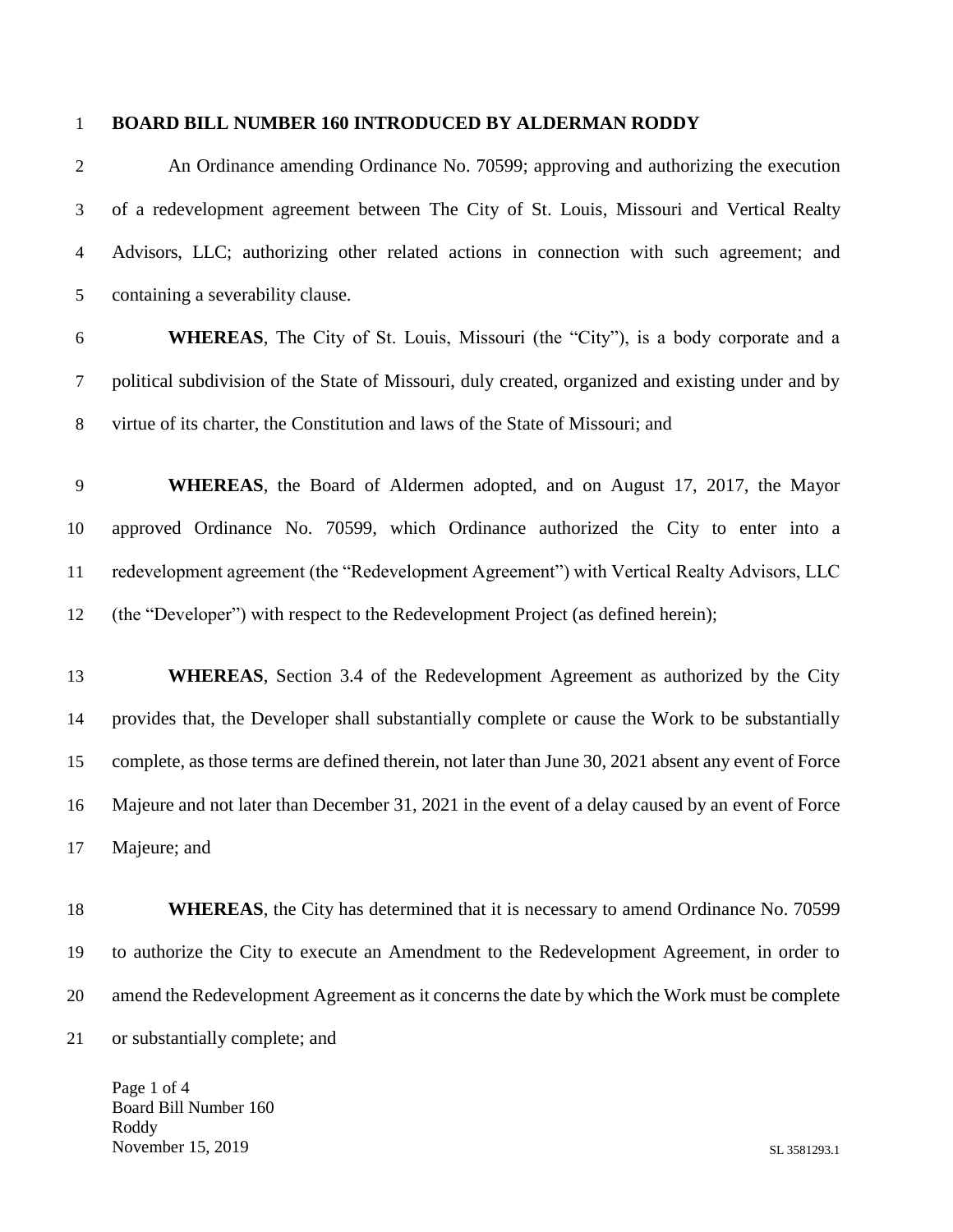**WHEREAS**, the City and the Developer desire to enter into a First Amendment to Redevelopment Agreement in substantially the form of **Exhibit A** attached hereto (the "First Amendment") to provide additional time for the Developer to complete the Redevelopment Project; and

 **WHEREAS**, the Board of Aldermen hereby determines that the terms of the First Amendment are acceptable and that the execution, delivery and performance by the City and the Developer of their respective obligations under the Redevelopment Agreement are in the best interests of the City and the health, safety, morals and welfare of its residents, and in accord with the public purposes specified in the TIF Act and the Redevelopment Plan.

#### **BE IT ORDAINED BY THE CITY OF ST. LOUIS AS FOLLOWS:**

 **SECTION ONE.** The Board of Aldermen hereby approves, and the Mayor and Comptroller of the City are hereby authorized and directed to execute, on behalf of the City, the First Amendment by and between the City and the Developer, and the City Register is hereby authorized and directed to attest to the First Amendment and to affix the seal of the City thereto. The First Amendment shall be in substantially the form attached hereto as **Exhibit A**, with such changes therein as shall be approved by said Mayor and Comptroller executing the same and as may be consistent with the intent of this Ordinance and necessary and appropriate to carry out the matters herein authorized.

 **SECTION TWO.** The Mayor and Comptroller of the City or their designated representatives are hereby authorized and directed to take any and all actions to execute and deliver for and on behalf of the City any and all additional certificates, documents, agreements or other instruments as may be necessary and appropriate in order to carry out the matters herein authorized,

Page 2 of 4 Board Bill Number 160 Roddy November 15, 2019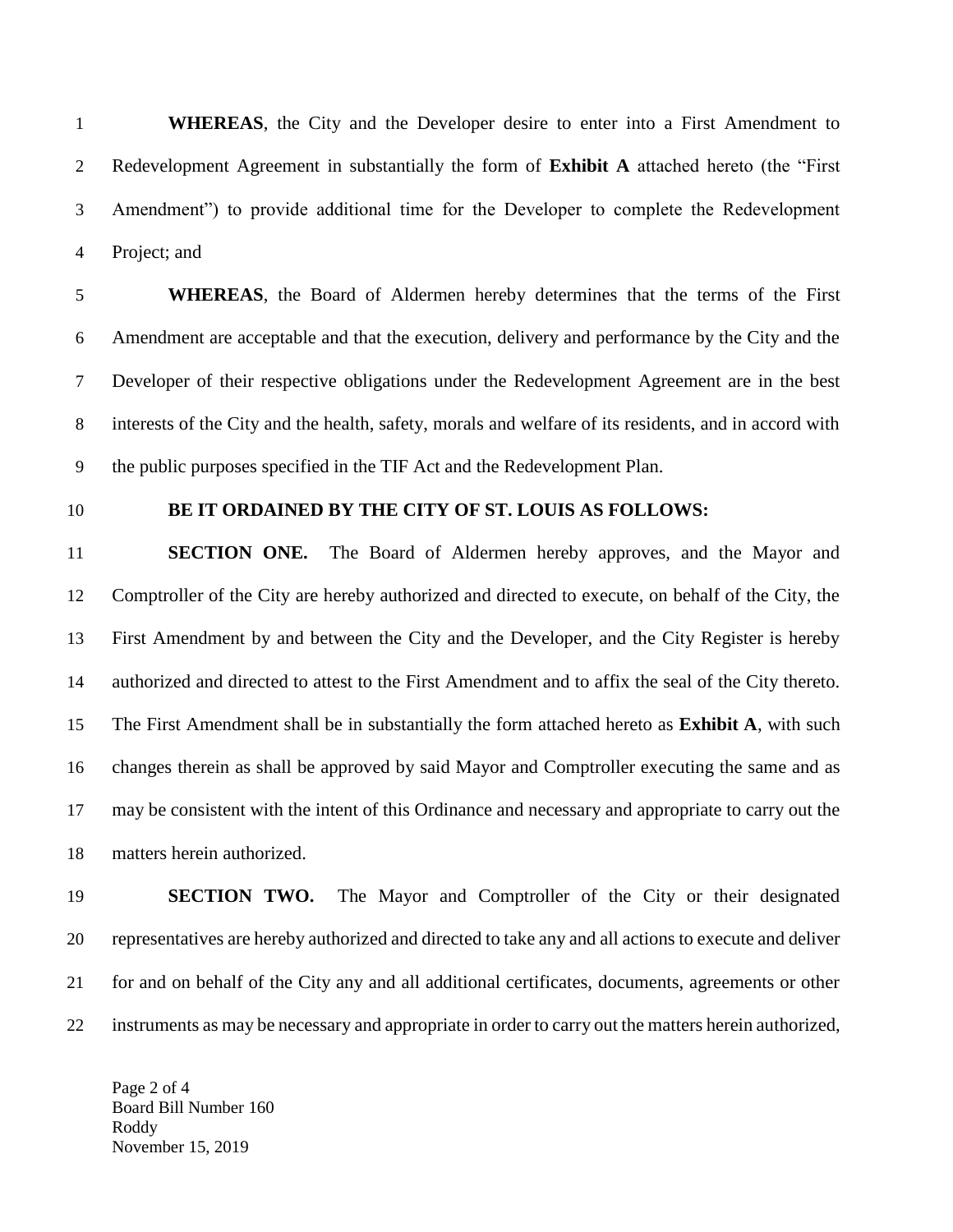with no such further action of the Board of Aldermen necessary to authorize such action by the Mayor and the Comptroller or their designated representatives.

 **SECTION THREE.** The Mayor and the Comptroller or their designated representatives, with the advice and concurrence of the City Counselor and after approval by the Board of Estimate and Apportionment, are hereby further authorized and directed to make any changes to the documents, agreements and instruments approved and authorized by this Ordinance as may be consistent with the intent of this Ordinance and necessary and appropriate in order to carry out the matters herein authorized, with no such further action of the Board of Aldermen necessary to authorize such changes by the Mayor and the Comptroller or their designated representatives.

 **SECTION FOUR.** It is hereby declared to be the intention of the Board of Aldermen that each and every part, section and subsection of this Ordinance shall be separate and severable from each and every other part, section and subsection hereof and that the Board of Aldermen intends to adopt each said part, section and subsection separately and independently of any other part, section and subsection. If any part, section or subsection of this Ordinance shall be determined to be or to have been unlawful or unconstitutional, the remaining parts, sections and subsections shall be and remain in full force and effect, unless the court making such finding shall determine that the valid portions standing alone are incomplete and are incapable of being executed in accord with the legislative intent.

 **SECTION FIVE.** After adoption of this Ordinance by the Board of Aldermen, this Ordinance shall become effective on the 30th day after its approval by the Mayor or adoption over his veto; *provided that* if, within ninety (90) days after the effective date of the Ordinance, the Developer has not (i) executed the First Amendment and (ii) paid all fees due to the City and the

Page 3 of 4 Board Bill Number 160 Roddy November 15, 2019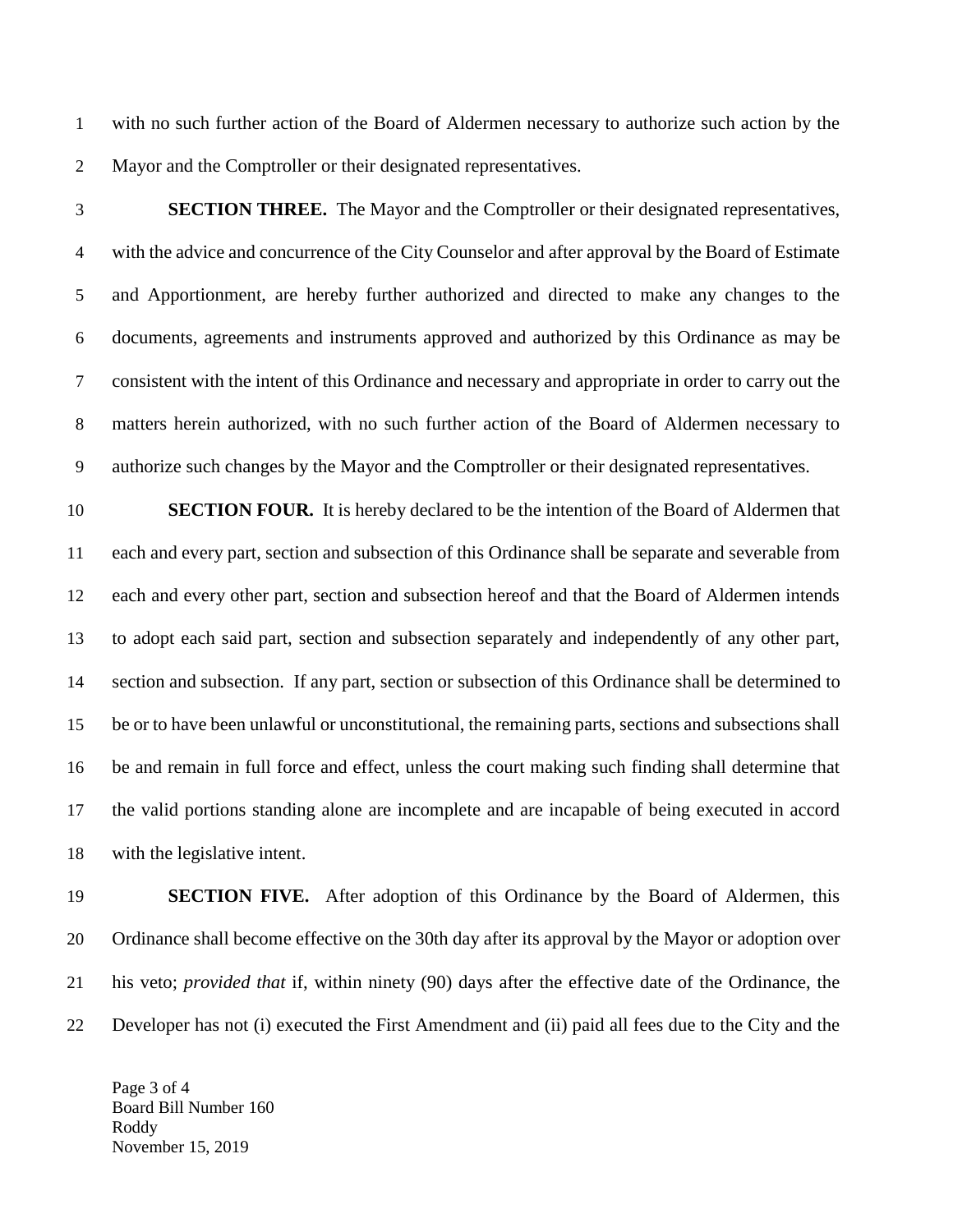St. Louis Development Corporation in accordance with the terms of the Redevelopment Agreement (as amended by the First Amendment), the provisions of this Ordinance shall be deemed null and void and of no effect and all rights conferred by this Ordinance on the Developer shall terminate, *provided further,* however, that prior to any such termination, the Developer may seek an extension of time in which to execute the Redevelopment Agreement from the Board of Estimate and Apportionment, which extension may be granted in the sole discretion of the Board of Estimate and Apportionment.

Page 4 of 4 Board Bill Number 160 Roddy November 15, 2019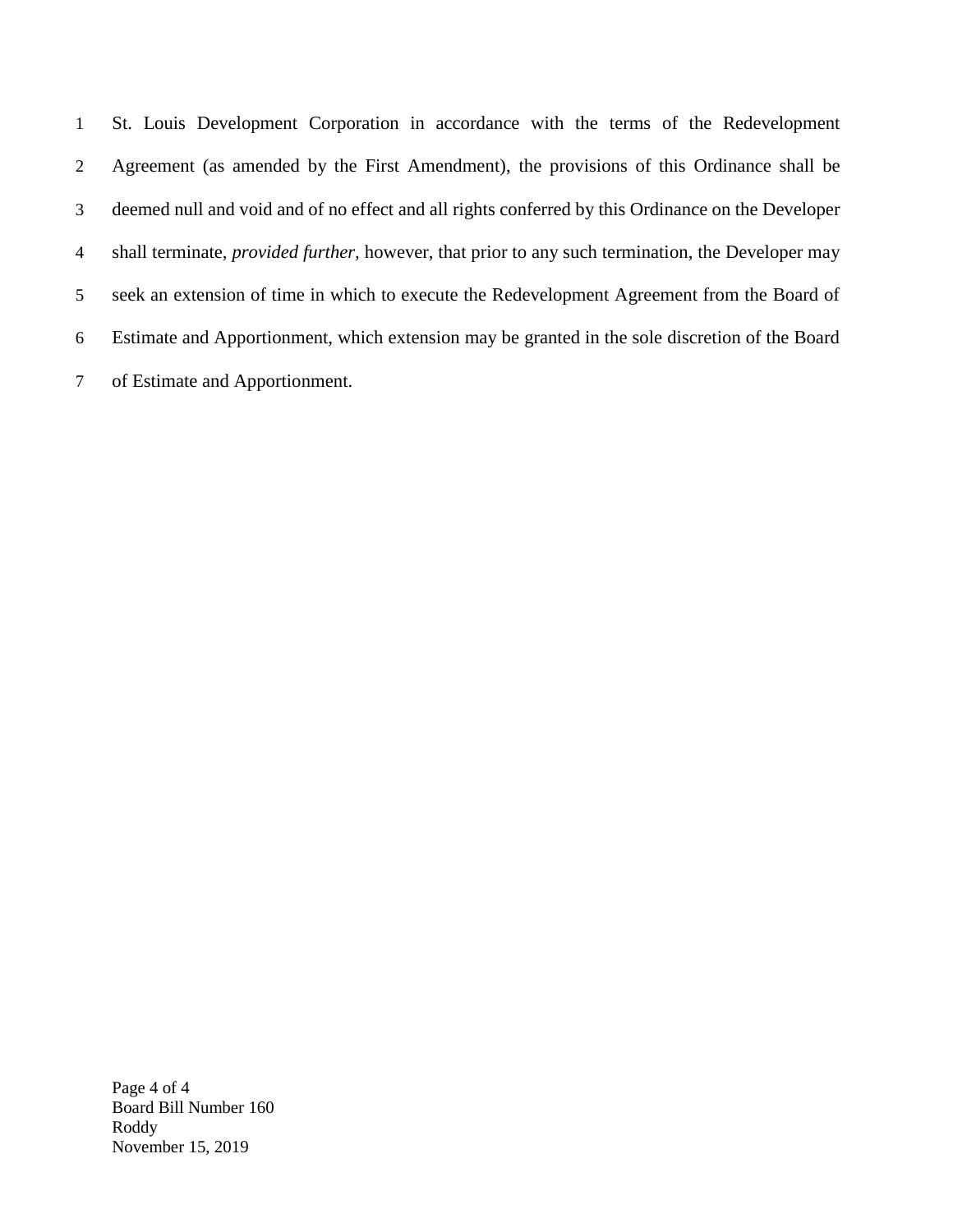# **Exhibit A**

## **REDEVELOPMENT AGREEMENT**

**[Attached hereto]**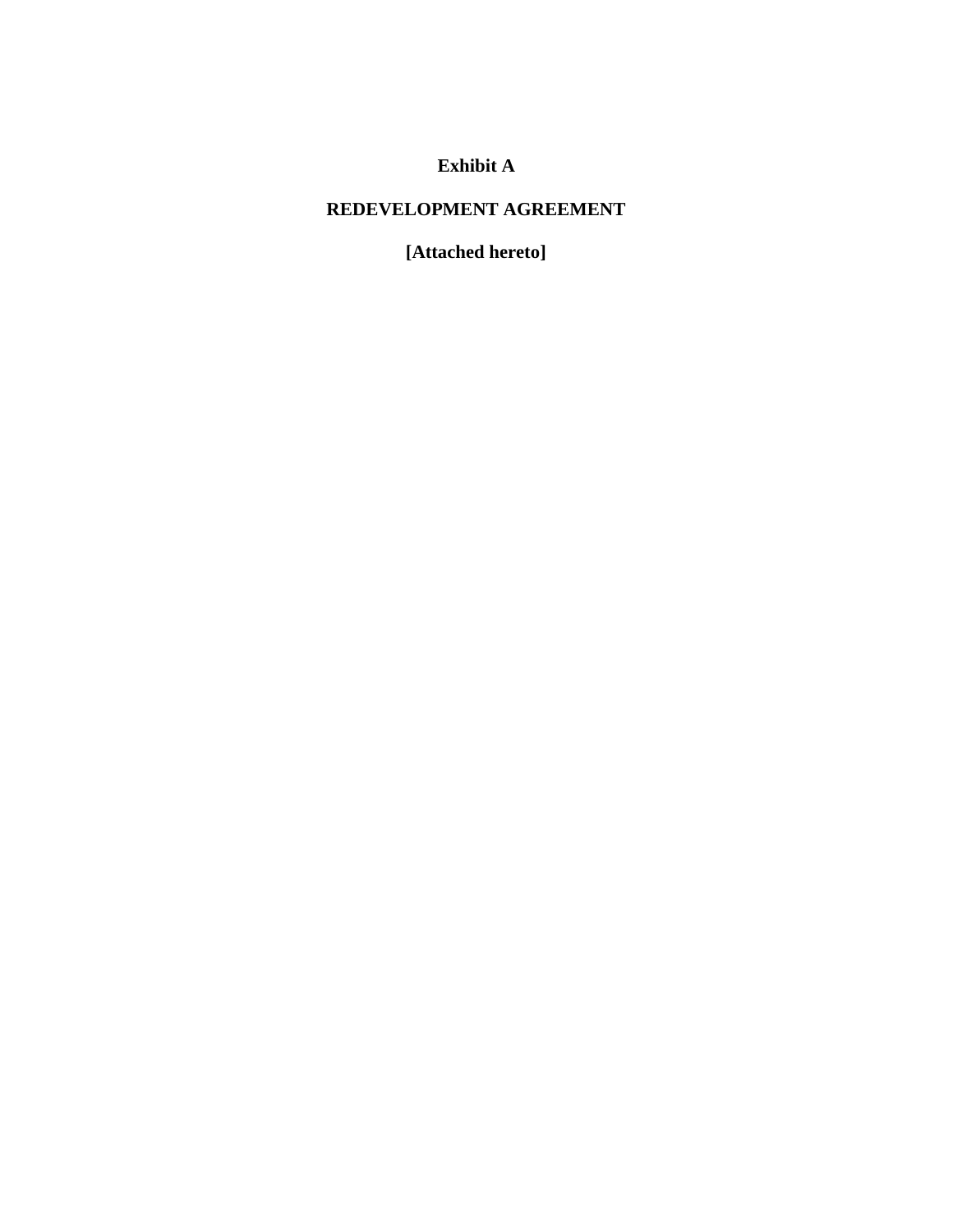# **BOARD BILL FISCAL NOTE**

(Board Bill Number 160)

Preparer's Name: Robert Preston, SPENCER FANE LLP, attorney for Developer

Contact Information: Robert Preston Spencer Fane LLP (314) 359-4984 [rpreston@spencerfane.com](mailto:rpreston@spencerfane.com)

> Dale Ruthsatz Director of Commercial Development St. Louis Development Corporation (314) 657-3732 ruthsatzd@stlouis-mo.gov

Bill Sponsor: Alderman Joe Roddy

**Bill Synopsis:** Approves execution of First Amendment to Redevelopment Agreement between the City of St. Louis and Vertical Realty Advisors, LLC allowing for the extension of the date for completion of the Municipal Courts TIF Project to June 30, 2021.

**Type of Impact:** None

**Agencies Affected:** None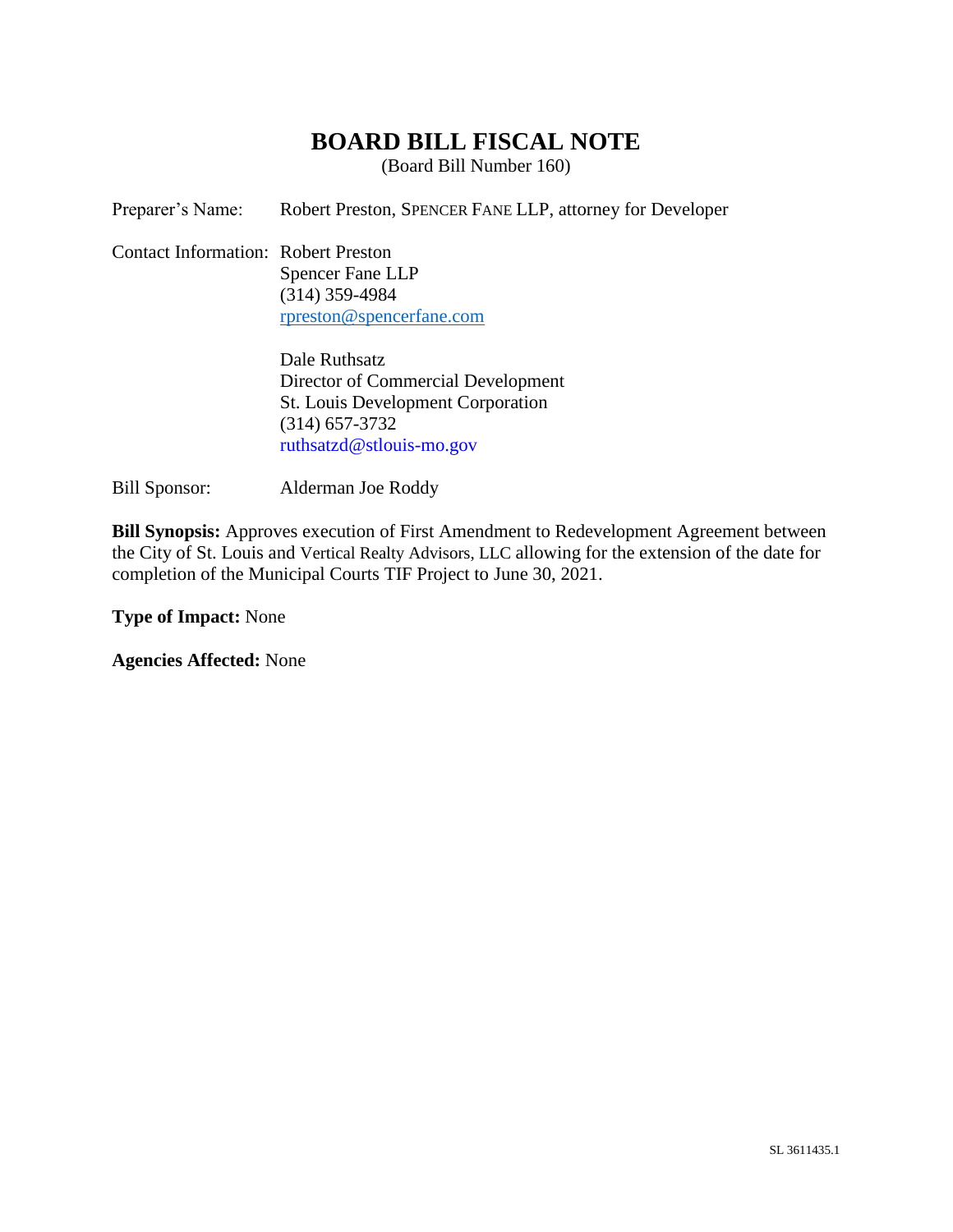### **SECTION A**

#### **Does this bill authorize:**

• An expansion of services which entails additional costs beyond that approved in the current adopted city budget?

Yes X No.

• An undertaking of a new service for which no funding is provided in the current adopted city budget?

 $Yes$   $X$  No.

• A commitment of city funding in the future under certain specified conditions?

Yes X No.

• An issuance of bonds, notes and lease-purchase agreements which may require additional funding beyond that approved in the current adopted city budget?

Yes X No.

• An execution or initiation of an activity as a result of federal or state mandates or requirements?

 $Yes$   $X$  No.

• A capital improvement project that increases operating costs over the current adopted city budget?

Yes X No.

• A capital improvement project that requires funding not approved in the current adopted city budget or that will require funding in future years?

 $Yes$   $X$ <sub>No.</sub>

**If the answer is yes to any of the above questions, then a fiscal note must be attached to the board bill. Complete Section B of the form below.**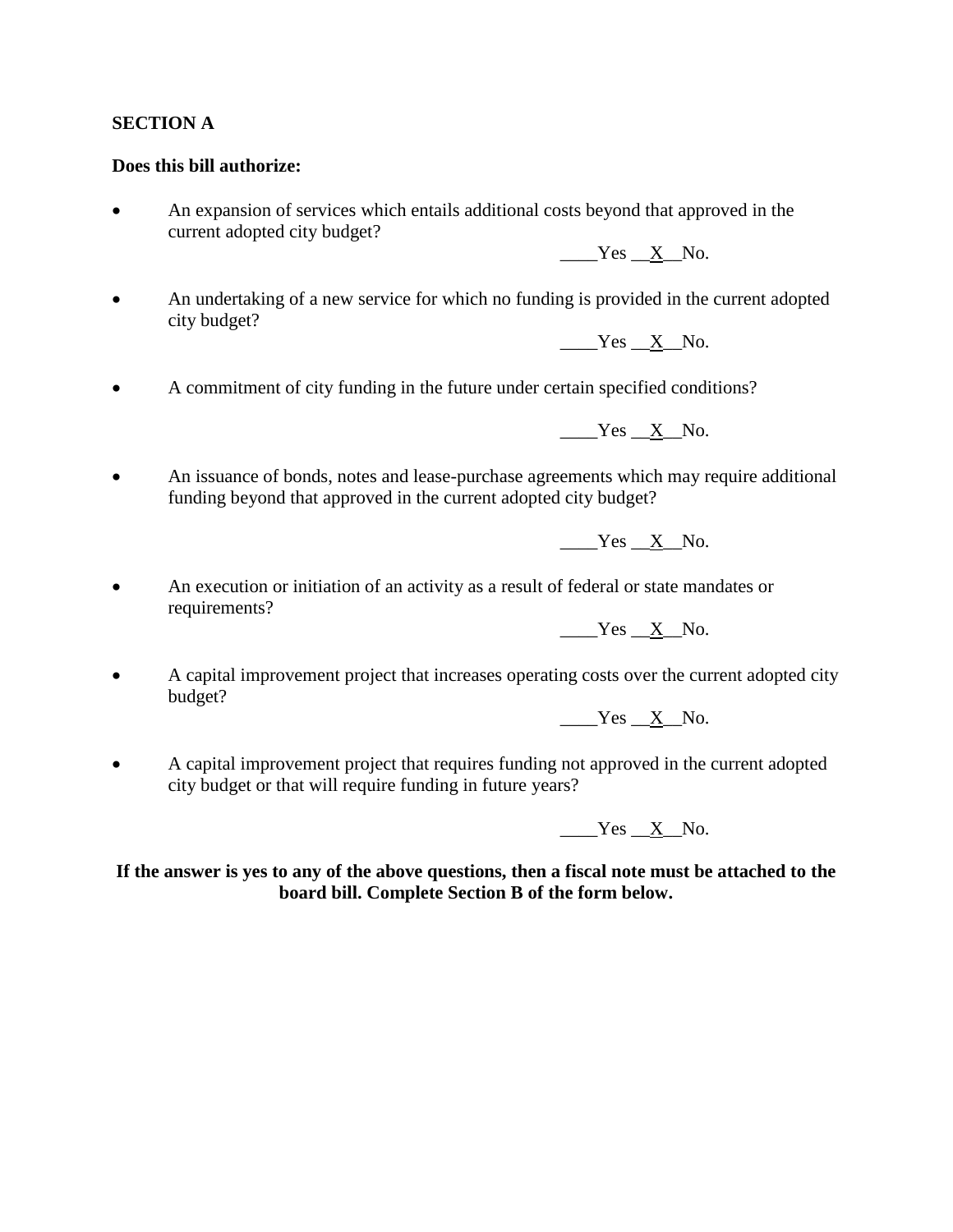### **FIRST AMENDMENT TO REDEVELOPMENT AGREEMENT**

This FIRST AMENDMENT TO REDEVELOPMENT AGREEMENT ("**Amendment**") is made this \_\_\_\_ day of \_\_\_\_\_\_\_\_\_, 2019 by and between the CITY OF ST. LOUIS, MISSOURI ("**City**"), a city and political subdivision duly organized and existing under its charter and the Constitution and laws of the State of Missouri, and VERTICAL REALTY ADVISORS, LLC, a Missouri limited liability company ("**Developer**"). Capitalized terms used in this Amendment which are defined in the Agreement (as defined herein) shall have the same meanings as defined therein, unless otherwise defined herein.

### **RECITALS**

A. Pursuant to Ordinance No. 70599 the City authorized the execution of a Redevelopment Agreement between the City and the Developer (the "**Agreement**"); and

B. Section 3.4 of the Agreement did provide that the Developer shall complete or cause the completion of the Work absent any event of Force Majeure, not later than December 31, 2020, as such terms are defined in the Agreement; and

C. Due to certain circumstances, additional time beyond that provided in the Agreement is required to complete the Work related to the Redevelopment Project, and the City acknowledges that it is in the best interests of the City and its residents for the general health, safety, morals and public welfare to provide Developer additional time within which to fulfill its obligation.

## **AGREEMENT**

NOW, THEREFORE, in consideration of the above premises and of the mutual promises and covenants set forth herein, the parties hereby agree as follows:

1. Section 3.4 of the Agreement as originally executed is hereby amended to state that the Developer shall substantially complete or cause the Work to be substantially complete (as evidenced by the City's acceptance or deemed acceptance of the Certificate of Substantial Completion) not later than June 30, 2021 absent an event of Force Majeure. In the event of any delay caused by an event of Force Majeure as defined in Section 7.5, the Developer shall be granted additional time to complete the Work, but under no circumstance shall such time to complete the Work extend beyond December 31, 2021.

2. This Amendment shall be construed and enforced in accordance with the laws of the State of Missouri and shall be binding upon and shall inure to the benefit of the successors and assigns of the parties hereto.

3. No provision of this Amendment may be amended or modified, except by an instrument in writing signed by the parties.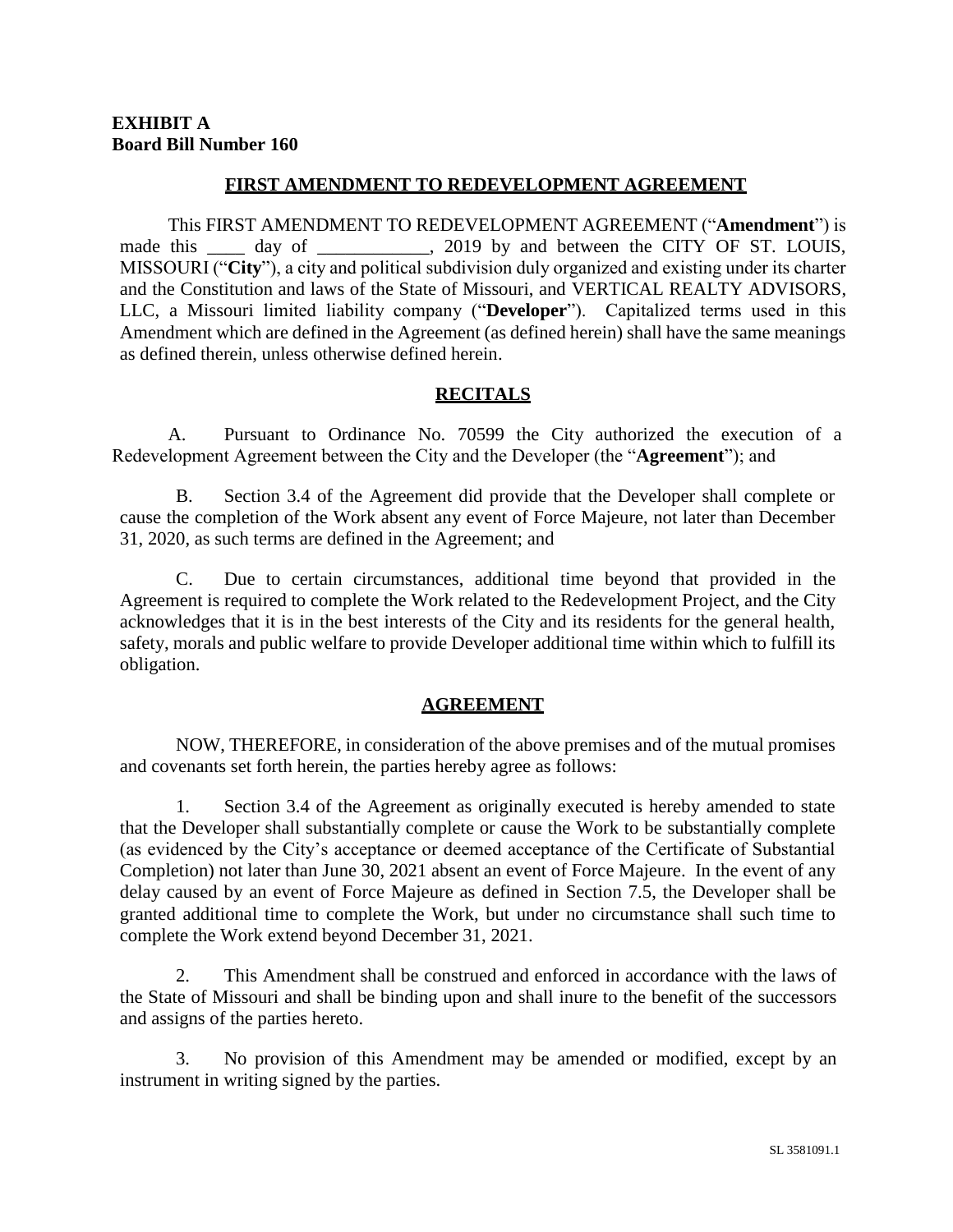4. Unless otherwise defined herein, any capitalized terms in this Amendment shall have the meanings provided in the Agreement.

5. This Amendment may be executed in multiple counterparts.

6. Simultaneously with execution of this Amendment, the Developer shall reimburse the Comptroller and St. Louis Development Corporation for their actual legal expenses incurred in connection with the negotiation, execution and implementation of this Amendment.

**[Signature Page to Follow.]**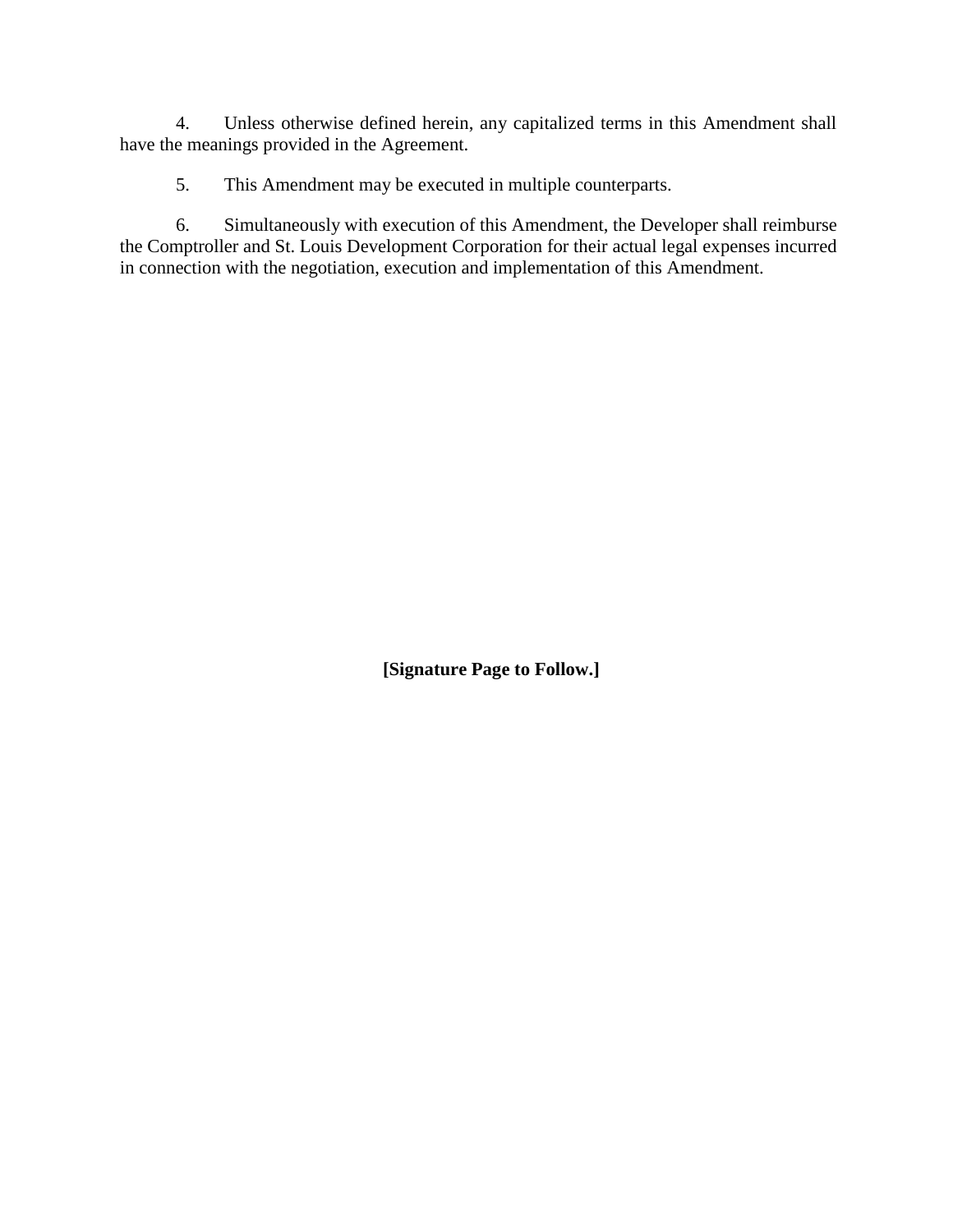IN WITNESS WHEREOF, the parties have executed this Agreement effective as of the date first above written.

## **"CITY"**

## **THE CITY OF ST. LOUIS, MISSOURI**

 $By:$ 

Lyda Krewson, *Mayor*

 $By:$ 

Darlene Green, *Comptroller*

(SEAL)

Attest:

\_\_\_\_\_\_\_\_\_\_\_\_\_\_\_\_\_\_\_\_\_\_\_\_\_ Dionne Flowers, *City Register*

Approved as to Form:

\_\_\_\_\_\_\_\_\_\_\_\_, *City Counselor*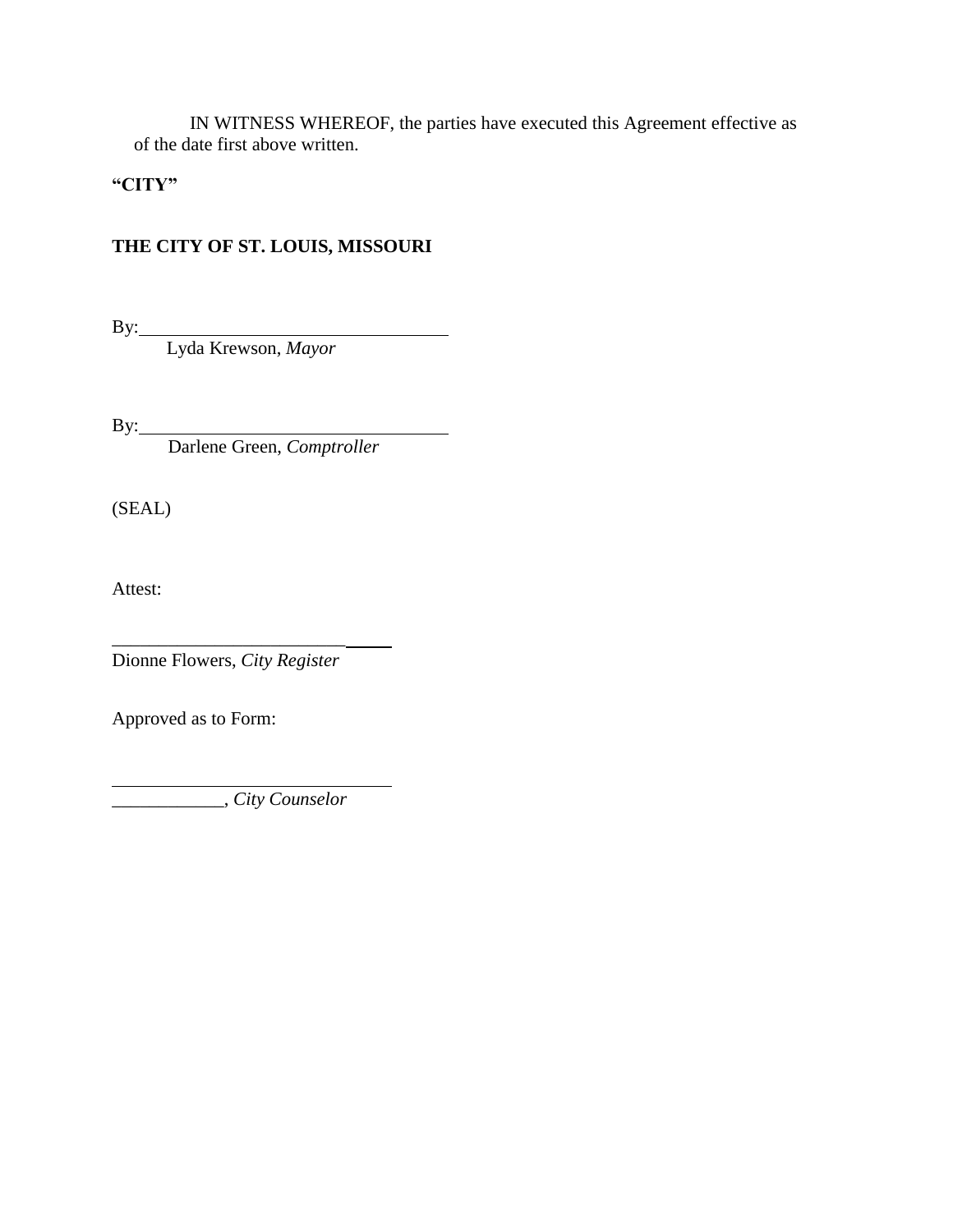STATE OF MISSOURI ) ) SS. CITY OF ST. LOUIS )

On this \_\_\_\_\_\_\_\_\_ day of \_\_\_\_\_\_\_\_\_\_\_\_\_\_\_\_\_\_\_\_, 2019, before me appeared Lyda Krewson, to me personally known, who, being by me duly sworn, did say that she is the Mayor of the CITY OF ST. LOUIS, MISSOURI, a political subdivision of the State of Missouri, and that the seal affixed to the foregoing instrument is the seal of said City, and said instrument was signed and sealed in behalf of said City by authority of its Board of Aldermen, and said individual acknowledged said instrument to be the free act and deed of said City.

IN TESTIMONY WHEREOF, I have hereunto set my hand and affixed my official seal in the County and State aforesaid, the day and year first above written.

Notary Public

My Commission Expires:

STATE OF MISSOURI )  $\acute{\text{S}}$ SS. CITY OF ST. LOUIS )

On this \_\_\_\_\_\_\_\_\_ day of \_\_\_\_\_\_\_\_\_\_\_\_\_\_\_\_\_\_\_\_\_, 2019, before me appeared Darlene Green, to me personally known, who, being by me duly sworn, did say that she is the Comptroller of the CITY OF ST. LOUIS, MISSOURI, a political subdivision of the State of Missouri, and that the seal affixed to the foregoing instrument is the seal of said City, and said instrument was signed and sealed in behalf of said City by authority of its Board of Aldermen, and said individual acknowledged said instrument to be the free act and deed of said City.

IN TESTIMONY WHEREOF, I have hereunto set my hand and affixed my official seal in the County and State aforesaid, the day and year first above written.

Notary Public

My Commission Expires: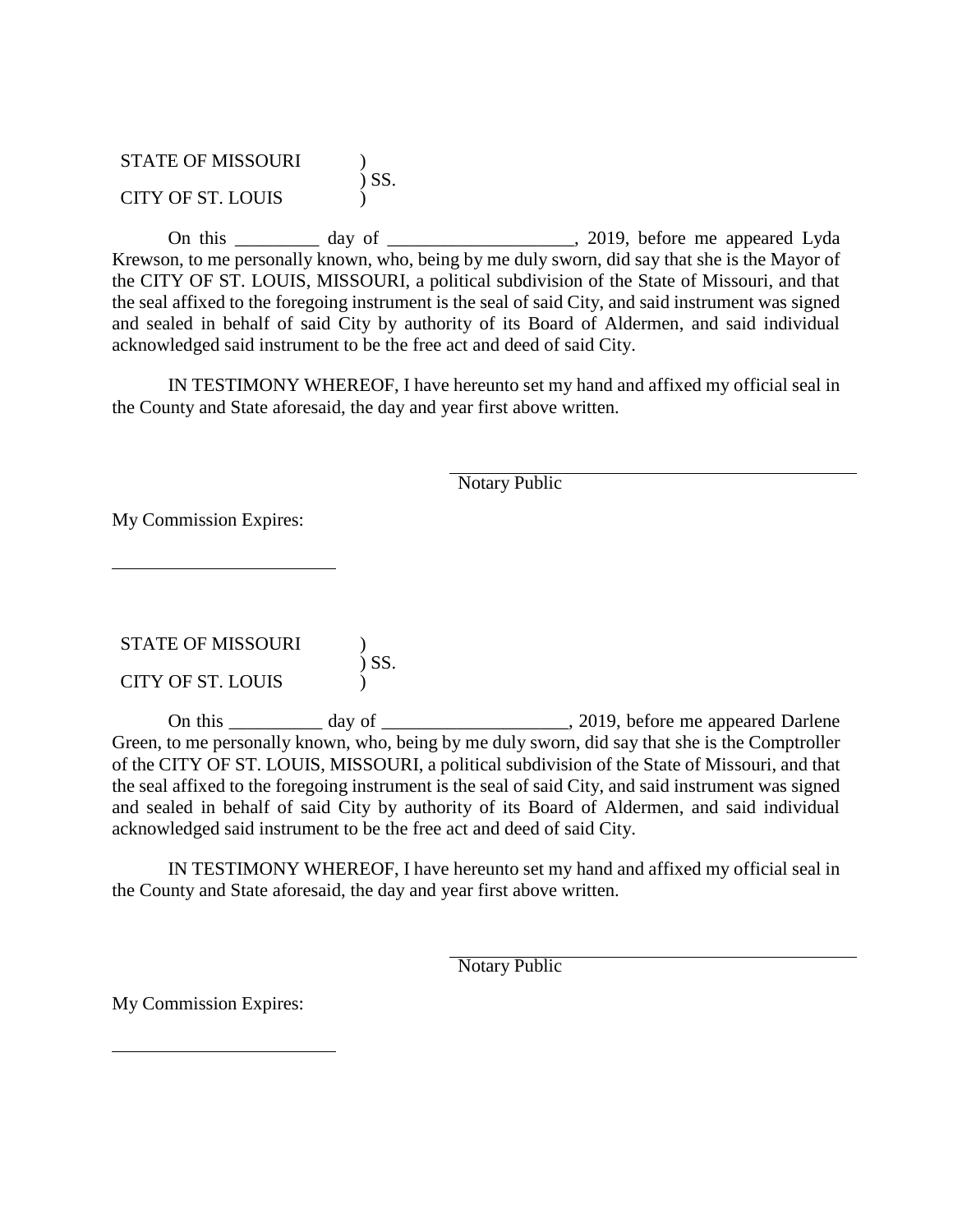#### **"DEVELOPER"**

## **VERTICAL REALTY ADVISORS, LLC**,

a Missouri limited liability company

By: \_\_\_\_\_\_\_\_\_\_\_\_\_\_\_\_\_\_\_\_\_\_\_\_\_ ,

STATE OF )  $\big)$  SS.  $\frac{1}{\sqrt{1-\frac{1}{2}}}\text{OF}$ 

On this  $\frac{1}{\sqrt{2}}$  day of  $\frac{1}{\sqrt{2}}$ , 2019, before me appeared  $\frac{1}{\sqrt{2}}$  to me personally known, who, being by me duly sworn, did say that he is the manager of Vertical Realty Advisors, LLC a Missouri limited liability company, and that he is authorized to sign the instrument on behalf of said company by authority of its board of directors, and acknowledged to me that he executed the within instrument as said company's free act and deed.

IN TESTIMONY WHEREOF, I have hereunto set my hand and affixed my official seal in the County and State aforesaid, the day and year first above written.

Notary Public

My Commission Expires:

Notary Public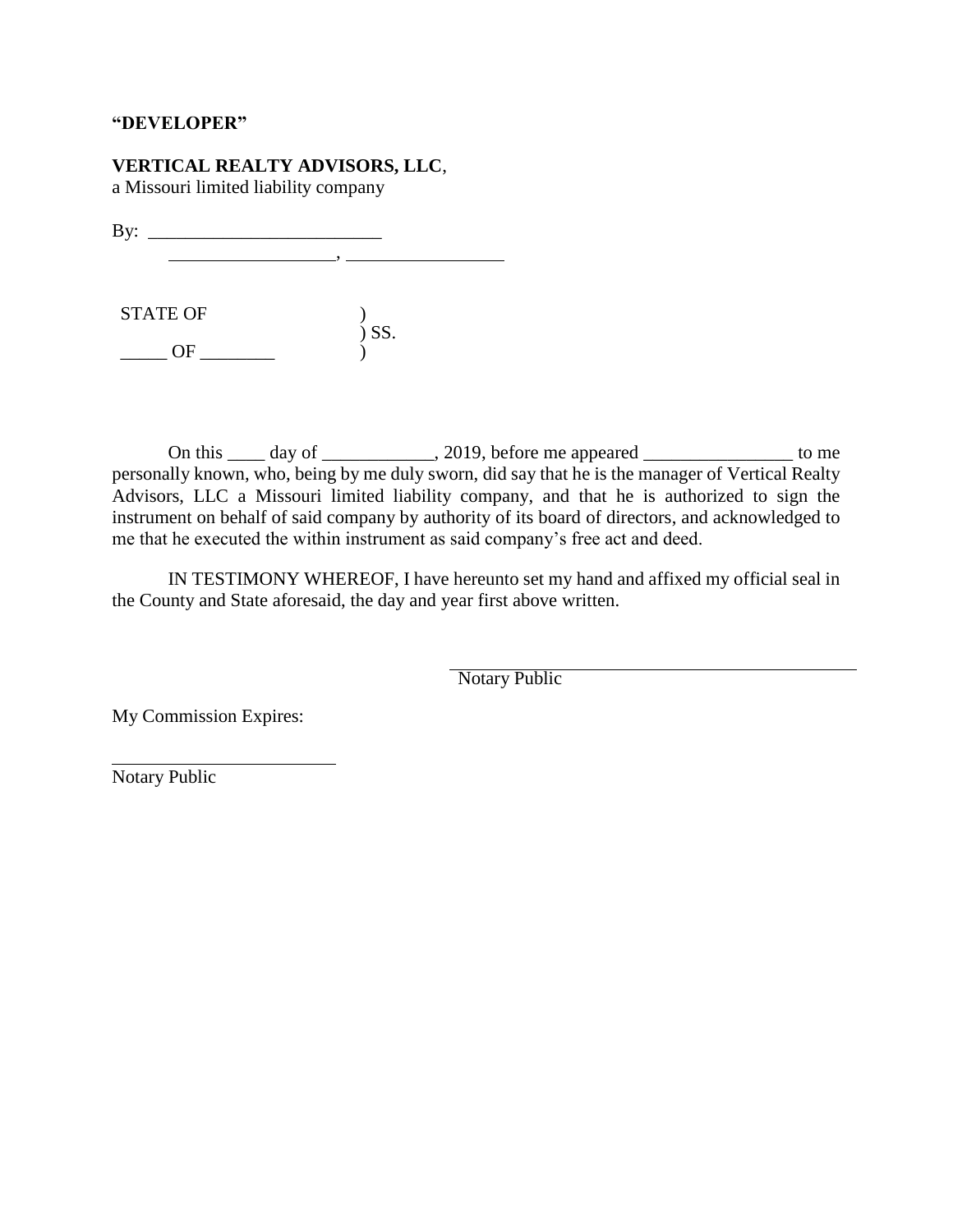### **EXHIBIT A**

#### RPA<sub>1:</sub>

A tract of land being part of the Augusta Choteau Tract in U. S. Survey 363 being also part of Block 207 of the City of St. Louis, Missouri, and being more particularly described as follows: Commencing at the Intersection of the East line of Fourteenth Street, 80 feet wide, with the South line of Market Street, 100 feet wide, thence along the East line of Fourteenth Street South 17 degrees 15 minutes 16 seconds East of a distance of 32.00 feet to point of beginning of the herein described tract of land; thence along a line parallel to and 32.00 feet South of the South line of Market Street, 100 feet wide South 72 degrees 30 minutes 60 seconds East a distance of 298.00 feet to a point distant North 72 degrees 38 minutes 09 seconds West 417.38 feet from the West line of Tucker Street, 150 feet wide; thence along a line parallel to the East line of Fourteenth Street South 17 degrees 15 minutes 16 seconds West a distance of 387.00 feet: thence along a line parallel to the South line of Market Street North 72 degrees 38 minutes 09 seconds West a distance of 298.00 feet to the East line of Fourteenth Street; thence along the East line of Fourteenth Street North 17 degrees 15 minutes 16 seconds East a distance of 387.00 feet to the point of beginning, containing 2.65 acres, more or less.

### RPA<sub>2:</sub>

- LAND DESCRIPTION for LEASE OF PROPERTY IN C.B. 207 being part of LOT "A" from the CITY HALL SUBDIVISION PLAT #1:
- A tract of land to be leased for vehicular parking to serve the owners of Lot B in City Block 207 in "City Hall Subdivision Plat #1", recorded in Book 1001 2014-0216 at the Recorder of Deeds Office in the City of St. Louis, Missouri and being more particularly described as follows:
- Commencing at the intersection of the north line of the Clark Street 80 feet wide and the east line of Fourteenth Street 80 feet wide, thence north along the east line of Fourteenth Street, North 17 degrees 15 minutes 16 seconds East, a distance 327.81 feet to the south line of Lot B, thence east along south line of Lot B, South 72 degrees 38 minutes 09 seconds East, a distance 298.00 feet to the southeast comer of Lot B, thence south and parallel to the east line of Fourteenth Street, South 17 degrees 15 minutes 16 seconds West, a distance of 326.64 feet to the North line of Clark Street, thence North 72 degrees 51 minutes 38 second West, along the north line of Clark Street, a distance 298.00 feet to the east line of Fourteenth Street also known as the point of beginning and containing 97,513 square feet more or Less.

#### **RPA 1 is also described as:**

LOT B OF CITY HALL SUBDIVISION PLAT 1 AND BEING IN CITY BLOCK 207 OF THE CITY OF ST. LOUIS, ACCORDING TO THE PLAT THEREOF RECORDED IN BOOK 10012014, PAGE 216 OF THE ST. LOUIS CITY, MISSOURI RECORDS